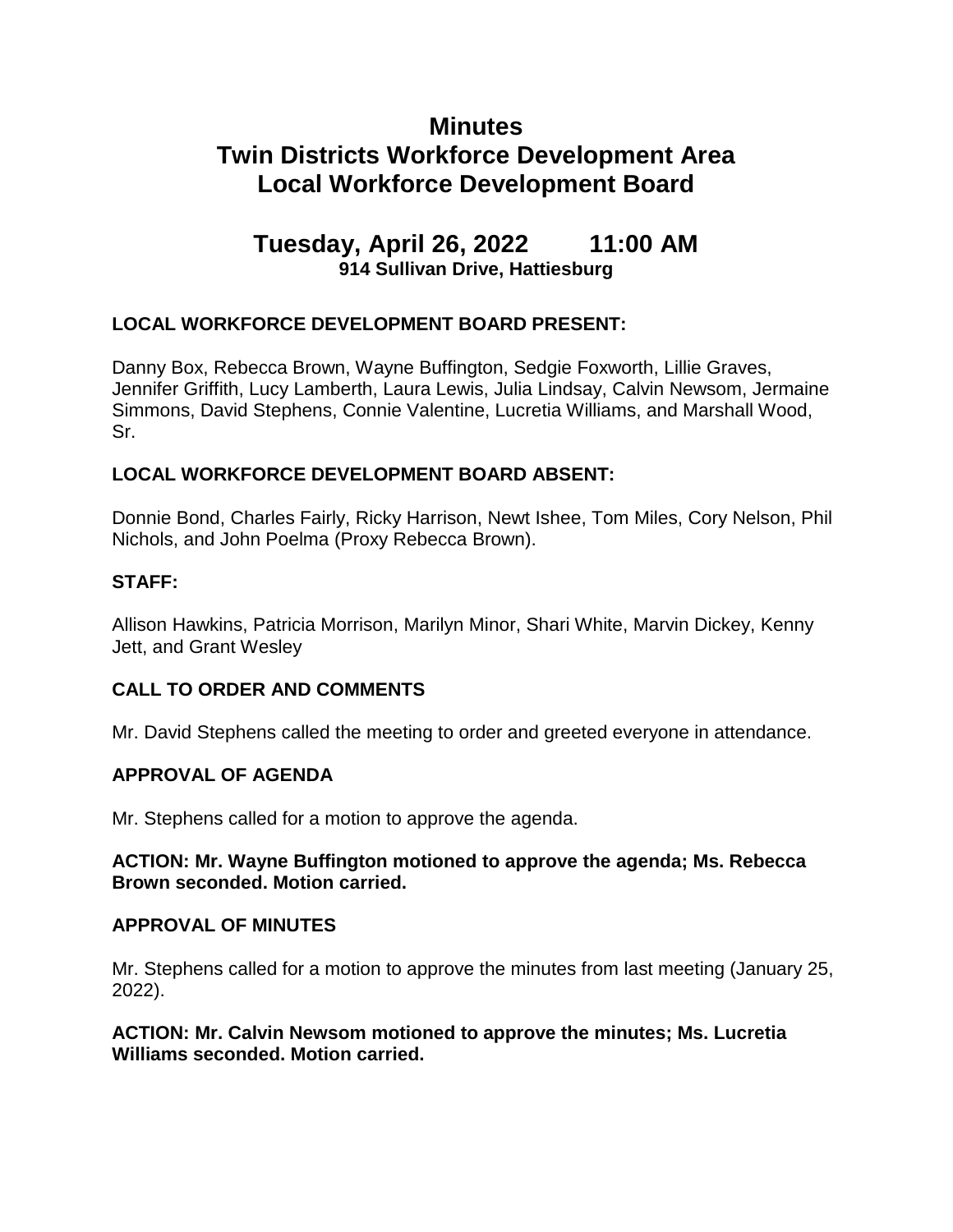## **LEO BOARD UPDATE**

No report.

## **DIRECTOR'S REPORT**

Mr. Stephens called on Ms. Allison Hawkins to present the Director's Report. Ms. Hawkins began by explaining that the State Workforce Plan was submitted to the Department of Labor by Accelerate MS; SMPDD's Local Plan Update will be presented to the Workforce Board when available. We are awaiting guidance from MDES.

Ms. Hawkins and Ms. Patricia Morrison attended the National Association of Workforce Boards conference in Washington, D.C, along with Mr. Stephens.

Mr. Kenny Jett was awarded the John Craig President's Award at the Spring SETA Conference for his many years of hard work serving on the SETA Board.

In partnership with the Governor's Job Fair Network, three job fairs were hosted on the Gulf Coast. Attendance was good at each fair, and numbers were bolstered by those on Unemployment Insurance that were required to attend.

However, workforce participation overall remains low, but numbers should start to increase. Mr. Stephens asks if there are any follow-up incentives for participants after they exit a program. Ms. Hawkins stated in the affirmative, and that these services fall under the category of Supportive Services. Childcare, transportation, and cash/gift card incentives are just a few examples.

Mr. Stephens continued, and reiterated to the Board the importance of reaching out to the various communities. Recruitment is always a priority.

Ms. Hawkins announced that the date for the next TDWDA Board meeting would be July 26, with the Annual Meeting to be held sometime in October in Meridian.

In response to the Youth Program separation-of-duties finding by the external monitor last year, Ms. Hawkins presented a written response to the Workforce Board. The response addressed the monitor's concerns of possible conflict of interest. This involved removing the Youth Program Administrator (Ms. Shonta Duncan) from the procurement process, and handing off those responsibilities to other SMPDD staff. After the submitted Youth Program proposals are selected and ranked, only then will Ms. Duncan review them. Program duties will also be further divided among existing staff. This response was also presented to the LEO Board, and are attached to the minutes.

Ms. Hawkins concluded her report.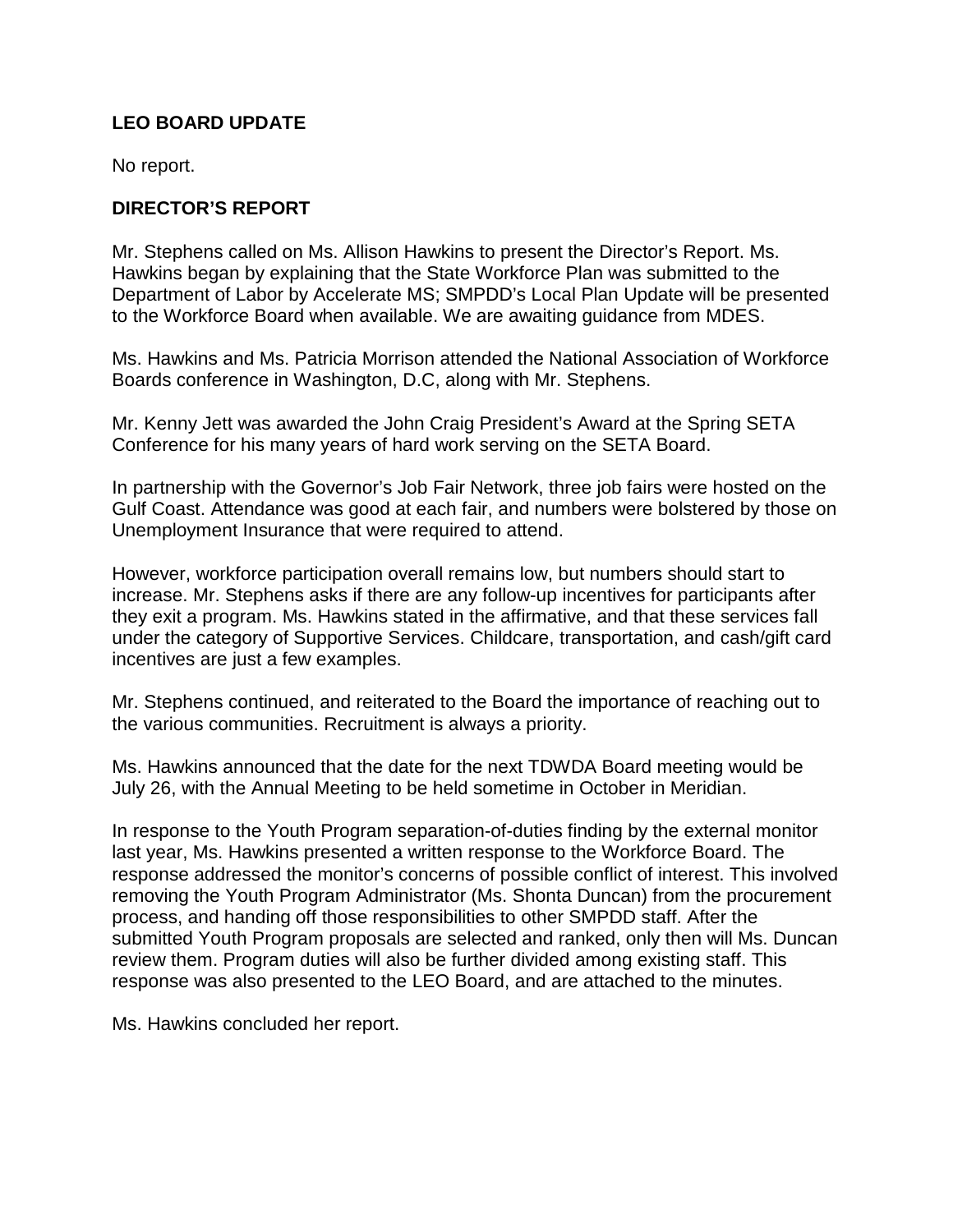### **ONE-STOP COMMITTEE REPORT**

Due to time constraints and an overlapping schedule, Mr. Stephens moved the One-Stop Committee report up on the Agenda, and called on Ms. Rebecca Brown to present.

Ms. Brown's first item was a simple update of the Priority of Service policy, which would change its title to 'Priority of Service for WIOA Adult Program.' Ms. Brown called for a motion to accept this change.

### **ACTION: Mr. Wayne Buffington motioned to accept the policy title change; Mr. Sedgie Foxworth seconded. Motion carried.**

The next item is an amendment to the Incumbent Worker Training policy, which establishes one exception rule for the six-month requirement. Ms. Brown called for a motion to accept this amendment.

### **ACTION: Ms. Lucretia Williams motioned to accept the Incumbent Worker Training policy amendment; Mr. Sedgie Foxworth seconded. Motion carried.**

Next, Ms. Brown presented the new Personal Identifiable Information policy. This policy is to provide guidance to staff members who have the ability to access personal identifiable information (PII) with the requirements of protecting said information. Ms. Brown called for a motion to approve this policy.

## **ACTION: Mr. Danny Box motioned to approve the PII policy; Ms. Lucy Lambeth seconded. Motion carried.**

Lastly, Ms. Brown requested that the Board grant authorization to the One-Stop Committee to draft a new policy to increase the ITA amount to \$7,200. Ms. Brown asked for a motion for this authorization.

## **ACTION: Mr. Sedgie Foxworth motioned to approve this request; Mr. Wayne Buffington seconded. Motion carried.**

Ms. Brown concluded her report.

#### **FINANCIAL REPORT**

Mr. Stephens called on Ms. Shari White to present the financial report. Ms. White began her report with the PY21 Overview of Current Funding. Effective January 1, 2022, TDWDA received an additional \$700,000 in Rapid Response/Layoff Aversion funds (PY21 NFA #4). This increased the Total Funds Available to \$16,677,194.21.

Activities for the Twin Districts' Layoff Aversion Plan for 2022-2023 include strategic planning, business outreach, Incumbent Worker training, performance data collection and tracking, economic analysis, and Dislocated Worker activities.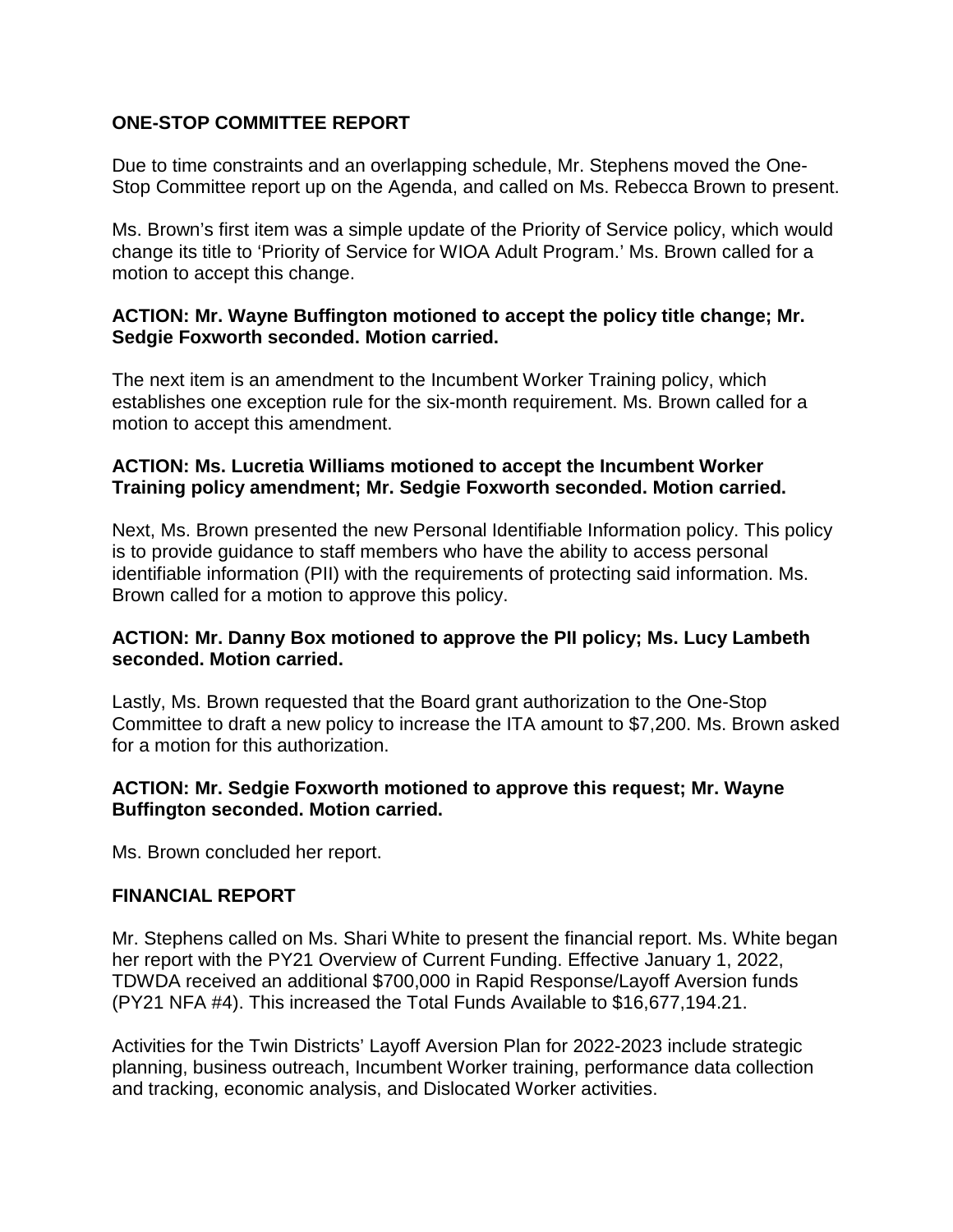At the last meeting (January 25, 2022), the Board approved to move \$500,000 from PY21 Dislocated Worker funds to Adult funds. That request was approved by the Office of Grant Management on February 8, 2022.

Ms. White continued with the Obligation and Expenditures Summary. Program Year 21 began on July 1, 2021, and will end on June 30, 2022. The expenditures reported are for cost through 03/30/22.

As for Obligations, Adult was 91.7% obligated, Dislocated Worker 97.7%, Youth 81.3%, and Rapid Response/Layoff Aversion 14.1%.

As for Expenditures, Adult was 54% expended, Dislocated Worker 38%, Youth 38%, and Rapid Response/Layoff Aversion 11%. Overall, TDWDA has expended 42% of its PY21 Obligations. Ms. White also noted that PY21 Youth Work Experience Rate is at 43.58%.

As for Expenditures by Quarter, we have expended \$1,917,367.26 in the 1<sup>st</sup> Quarter,  $$1,970,652.92$  in the  $2^{nd}$ , and  $$1,923,342.35$  in the 3<sup>rd</sup>, totaling \$5,811,362.56. Ms. White explained that our Expenditures this time last year were \$4,694,908. They are continuing to trend upward.

Ms. White continued with the PY21-22 Funding Comparison. TDWDA has received an estimate of our PY22 funding. The PY22 Allocation estimates reflect a 10% decrease in funding across the board, in all funding streams. At our next meeting, we should have a more accurate funding level to report for PY22.

Mr. Stephens inquired if there was any carry-over projection. Ms. White said there was not one yet, but it would be available at next TDWDA Board meeting. Ms. Hawkins added that SMPDD is working with Accelerate MS to fill any gaps in funding.

Ms. White concluded her report.

#### **WIN JOB CENTER UPDATE**

Mr. Stephens called on Ms. Connie Valentine to present the WIN Job Center update.

Ms. Valentine began by stating that there are now 37 On-the-Job training agreements, totaling \$1,280,578.

There are 483 ITA enrollments, totaling \$1,689,500.

All ITA allocations have been completed.

At this time, we have 2,417 WIOA enrollments in PY21.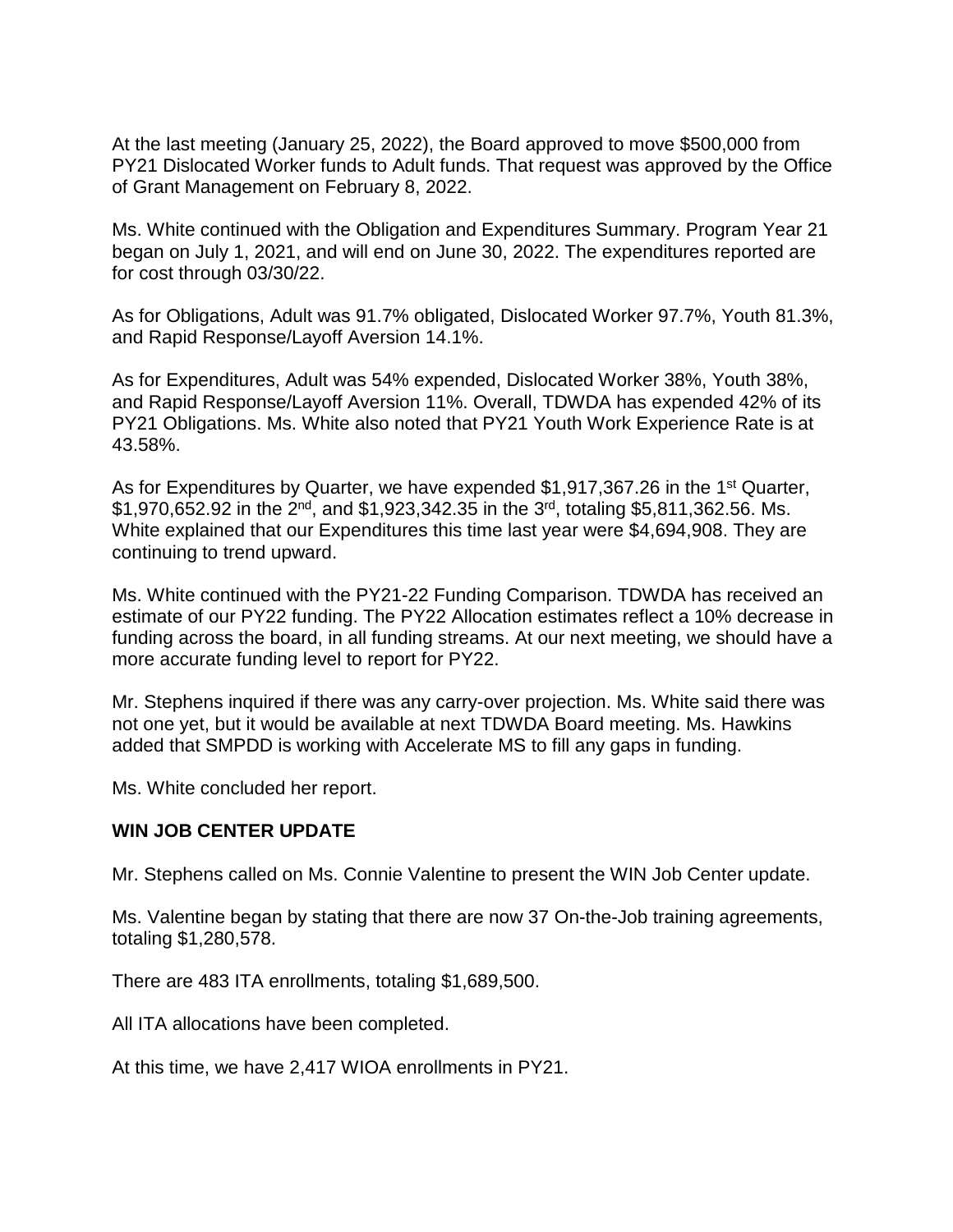Ms. Hawkins inquired about foot traffic in the WIN Centers, as it was a topic of discussion in the preceding LEO Board meeting. Ms. Valentine confirmed that it was very slow, but site managers are continuing to reach out to employers for recruitment opportunities.

Ms. Valentine concluded her report.

# **YOUTH COMMITTEE REPORT**

Mr. Stephens called on Ms. Lillie Graves to present the Youth Committee report. Ms. Graves began with the PY22 Youth Proposal rankings. The Twin Districts Youth Committee met on April 7, 2022, to review proposals submitted for both Out-of-School Youth programs and In-School Youth Programs. An independent review was conducted prior to the Youth Committee review and those scores and comments were taken into consideration. Ten proposals were submitted; eight for Out-of-School and two for In-School. One was deemed non-responsive, having failed to meet the technical requirements set forth in the RFP.

Based on the review, the Youth Committee recommends that the staff begin contract negotiations with the following six proposals in the Out-of-School Category, with the highest ranked proposals receiving funding priority:

- 1. Pearl River Community College serving Forrest and Lamar County
- 2. East Mississippi Community College serving Kemper County
- 3. Meridian Community College serving Lauderdale County
- 4. East Central Community College serving Leake, Neshoba, and Newton County
- 5. Mississippi Gulf Coast Community College George, Harrison, Jackson, and Stone County
- 6. CLIMB CDC Harrison, Jackson, Stone, George, and Pearl River County

Scope of work and geographic service area will be addressed for each proposal during negotiations.

Two proposals were received in the In-School Category. Based on misalignment with WIOA programmatic goals and the fiscal inconsistencies of the submitted proposals, the Youth Committee does not recommend that any In-School proposals be awarded at this time.

The Youth Committee also recommends that any proposer not selected have the opportunity to discuss their deficiencies. Those wishing to do so should notify Trisha Morrison in writing/email at [pmorrison@smpdd.com](mailto:pmorrison@smpdd.com) to request a discussion.

It should also be noted that no contract can be finalized until Twin Districts has received its PY 2022 funding allocation.